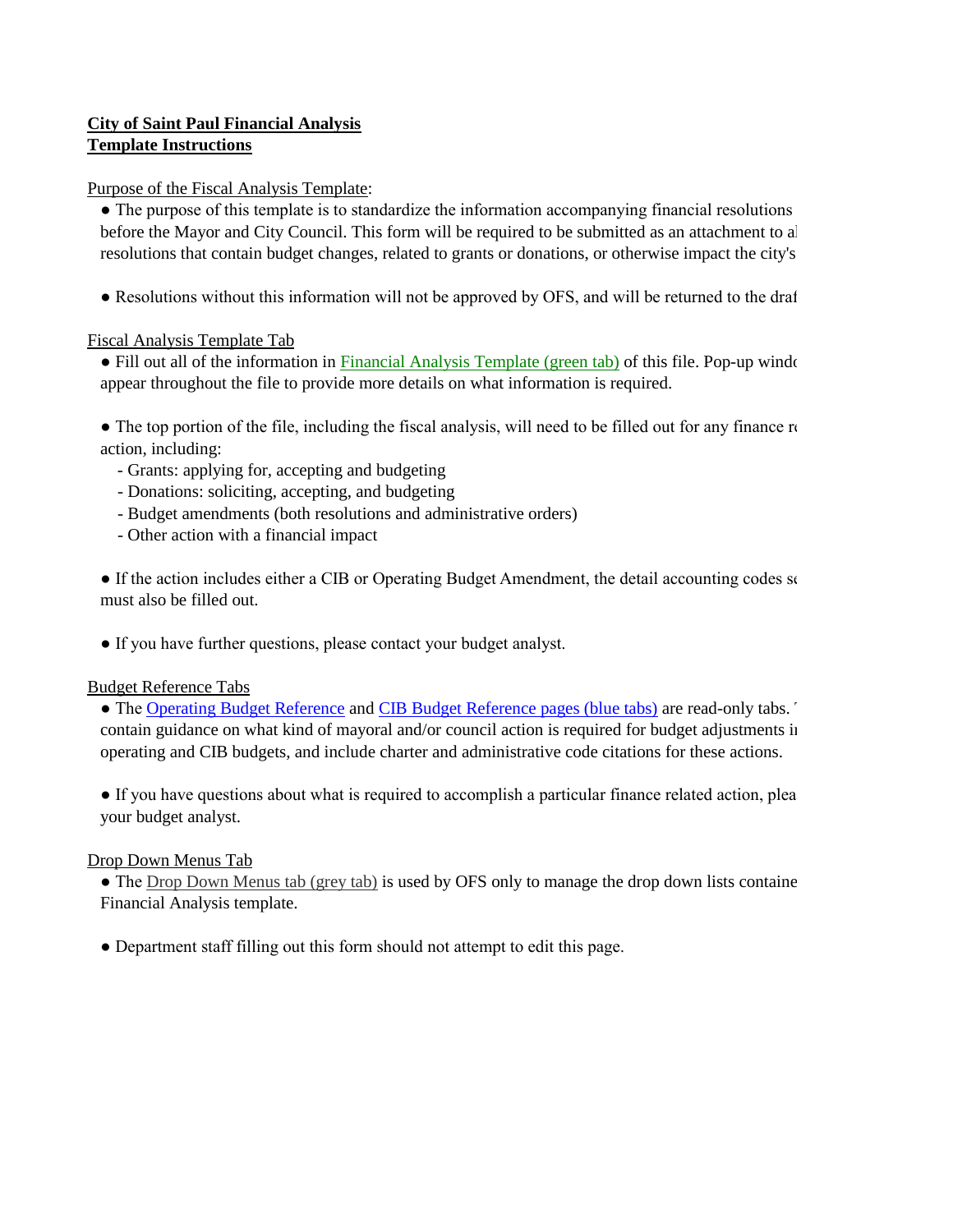that come before the Mayor and City Council. This form will be required to be submitted as an attachment to all finances.

ersolutions with the return with the return will be returned by OFS, and will be returned to the drafter.

ows will

e the top point of the filted of the filted out of the filted out of the filted out for any filled out for any finance related on the filted out for any field out for any field out for any field out for any field out for a

ection includes external

They n both the

se contact

d in the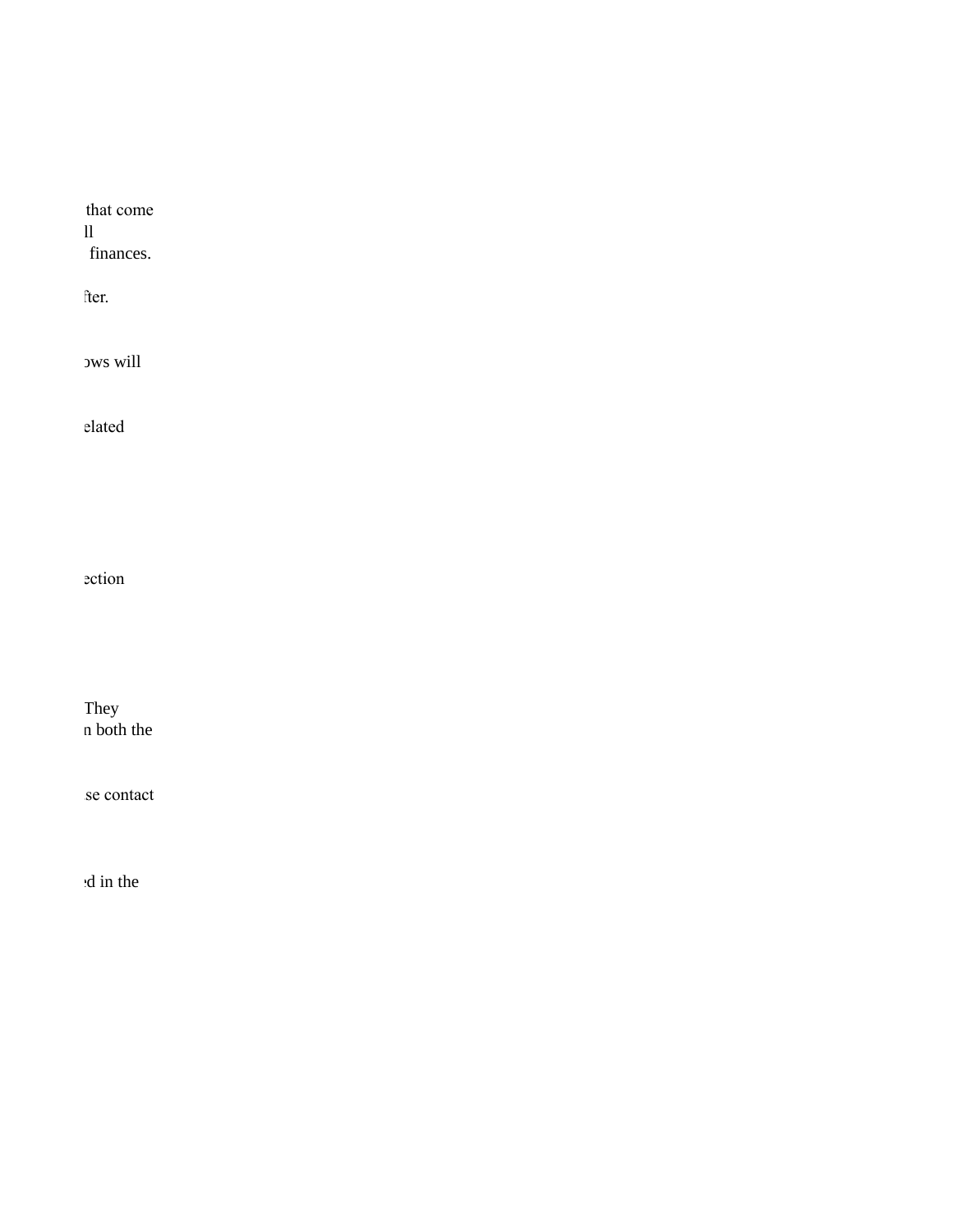#### **City of Saint Paul Financial Analysis**

| $\mathbf 1$    | File ID Number:                     | <b>RES 22-118</b>                                                                                  |                        |                                  |
|----------------|-------------------------------------|----------------------------------------------------------------------------------------------------|------------------------|----------------------------------|
| $\overline{2}$ |                                     |                                                                                                    |                        |                                  |
| 3              | <b>Budget Affected:</b>             | <b>Operating Budget</b>                                                                            | <b>Human Resources</b> | General Fund                     |
| $\overline{4}$ |                                     |                                                                                                    |                        |                                  |
| 5              | <b>Total Amount of Transaction:</b> | \$0                                                                                                |                        |                                  |
| 6              |                                     |                                                                                                    |                        |                                  |
| $\overline{7}$ | <b>Funding Source:</b>              | Other                                                                                              |                        | Please Specify:                  |
| 8              |                                     |                                                                                                    |                        | Human Resources Operating Budget |
| 9              | <b>Charter Citation:</b>            | Administrative Code 3.02                                                                           |                        |                                  |
| 10             |                                     |                                                                                                    |                        |                                  |
| 11             |                                     |                                                                                                    |                        |                                  |
| 12             | <b>Fiscal Analysis</b>              |                                                                                                    |                        |                                  |
| 13             |                                     |                                                                                                    |                        |                                  |
| 14             |                                     | RESOLVED, that the Council of the City of Saint Paul does hereby appoint, upon request of the City |                        |                                  |

15 Attorney and to obtain highly specialized expertise in labor relations, contract negotiations, interest arbitration and labor contract administration, the firm of Madden Galanter Hansen, LLP under the direction of attorney Susan Hansen as special counsel representing the City of Saint Paul in the matter of St. Paul Police Federation and City of Saint Paul, BMS Case No. 22PN0723, Contract Mediation, due to its complexity and time demands, and be it

FURTHER RESOLVED, that the compensation to be paid for the services of said special counsel shall be in accordance with the City Attorney Fee Policy established for the appointments of all such special counsel now and in the future, and the total fees to be paid to said special counsel shall be in accord with such policy, will not exceed \$210.00 per hour, shall be reasonable and shall be consistent with the factors listed in Rule 1.5 of the Rules of Professional Conduct.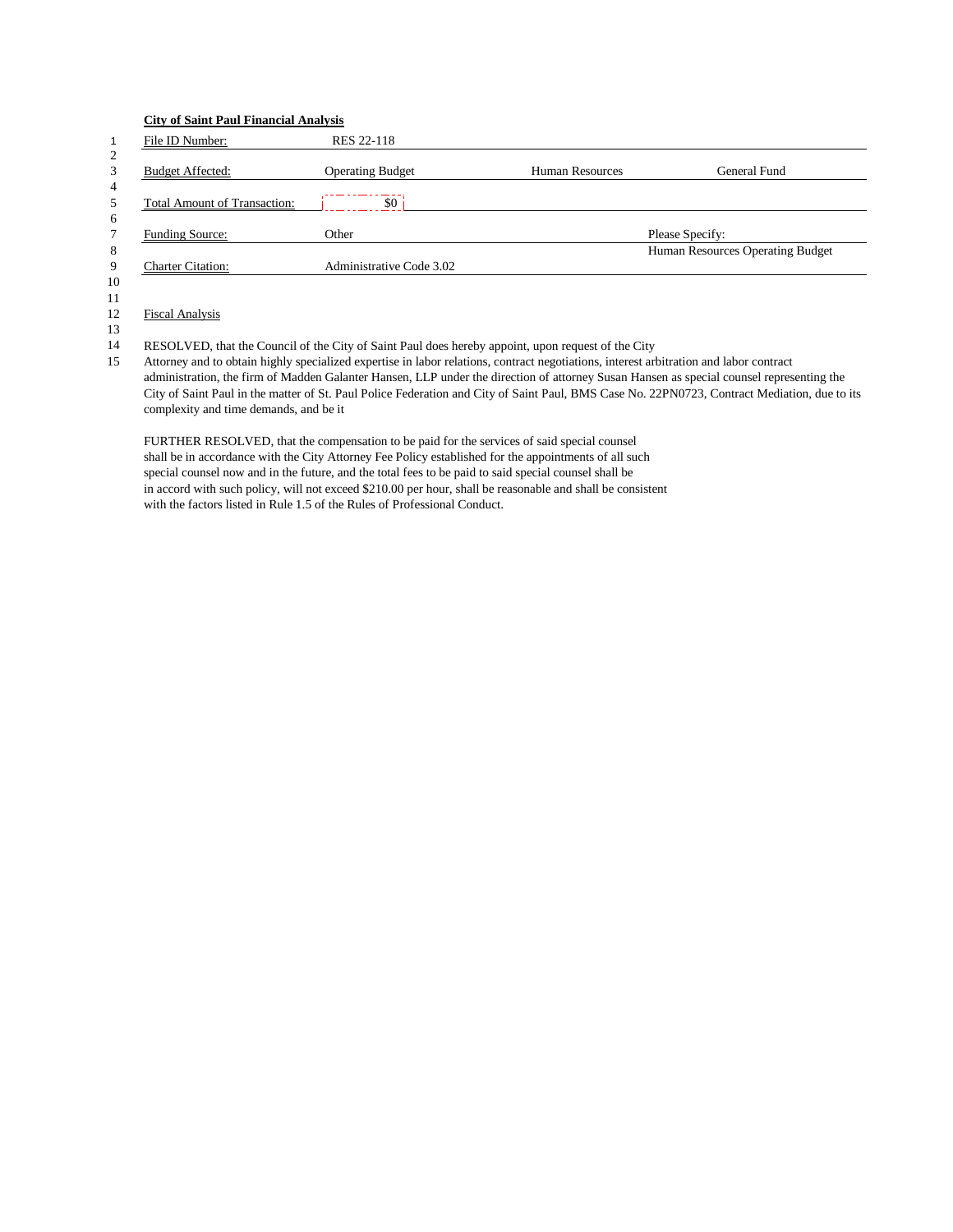|     | In order to:                                                                                        | Resolution, A.O., or Other Documentation<br>Required?              | Resolution/AO Action                                                                                                         | Charter/Code Citation | Template                                                    | Agenda Section |
|-----|-----------------------------------------------------------------------------------------------------|--------------------------------------------------------------------|------------------------------------------------------------------------------------------------------------------------------|-----------------------|-------------------------------------------------------------|----------------|
| 1.) | Recognize additional/unanticipated revenues<br>(Ex. Outperforming revenues, outside donations, etc) | Budget Amendment Resolution and Public<br>Hearing                  | - Mayor certifies that there are available for<br>appropriation total revenues in excess of those<br>estimated in the budget | C.C. 10.07.1          | <b>Budget Amendment</b><br>or<br><b>Gifts and Donations</b> | Public Hearing |
|     |                                                                                                     |                                                                    | - Amend spending and financing to recognize<br>new revenue in the appropriate company and<br>activity                        |                       |                                                             |                |
| 2.) | <b>Accept a Grant</b>                                                                               |                                                                    |                                                                                                                              |                       |                                                             |                |
|     | a.) No Budget Previously Establish for the Grant                                                    | Award Letter and/or Grant Agreement                                | - Mayor certifies that there are available for                                                                               | C.C. 10.07.1          | Grants                                                      | Public Hearing |
|     |                                                                                                     | Budget Amendment Resolution and Public<br>Hearing                  | appropriation total revenues in excess of those<br>estimated in the budget                                                   | Admin 41.03           |                                                             |                |
|     |                                                                                                     |                                                                    | - Amend spending and financing to recognize                                                                                  |                       |                                                             |                |
|     |                                                                                                     |                                                                    | the grant in the appropriate company and activity                                                                            |                       |                                                             |                |
|     | b.) Previously Established Grant Budget                                                             | Award Letter and/or Grant Agreement                                | - Accept the awarded grant funds                                                                                             |                       | Grants                                                      | Consent        |
|     |                                                                                                     | Resolution Accepting the Grant Funds (No<br>public hearing needed) | - Include in the resolution that the grant funds<br>were anticipated in the current year's budget                            |                       |                                                             |                |
| 3.) | <b>Transfer Appropriations within Departments:</b>                                                  |                                                                    |                                                                                                                              |                       |                                                             |                |
|     | a.) Within the same Fund (Lawson Company)                                                           | A.O.                                                               | - Mayor may transfer any unencumbered<br>appropriation balances within a department                                          | C.C. 10.07.4          | <b>Budget Amendment</b>                                     | Consent        |
|     |                                                                                                     |                                                                    | - Administrative order is prepared to execute the<br>transfer                                                                |                       |                                                             |                |
|     | b.) Between Funds (Lawson Companies)                                                                | <b>Budget Amendment Resolution</b>                                 | - Mayor recommends and council approves<br>through resolution to transfer appropriations<br>between companies                | C.C. 10.07.4          | <b>Budget Amendment</b>                                     | Consent        |
|     |                                                                                                     |                                                                    | - Amend spending and financing to recognize<br>transfer                                                                      |                       |                                                             |                |

|                     | Charter/Code Citation       | Template                                             | Agenda Section |  |
|---------------------|-----------------------------|------------------------------------------------------|----------------|--|
| for<br>those        | C.C. 10.07.1                | <b>Budget Amendment</b><br>or<br>Gifts and Donations | Public Hearing |  |
| gnize<br>and        |                             |                                                      |                |  |
| for<br>those        | C.C. 10.07.1<br>Admin 41.03 | Grants                                               | Public Hearing |  |
| gnize<br>d activity |                             |                                                      |                |  |
| funds<br>lget       |                             | Grants                                               | Consent        |  |
| ent<br>cute the     | C.C. 10.07.4                | <b>Budget Amendment</b>                              | Consent        |  |
| es<br>ions<br>gnize | $\overline{C.C. 10.07.4}$   | <b>Budget Amendment</b>                              | Consent        |  |
|                     |                             |                                                      |                |  |

# **Operating Budget Changes Procedures Guide**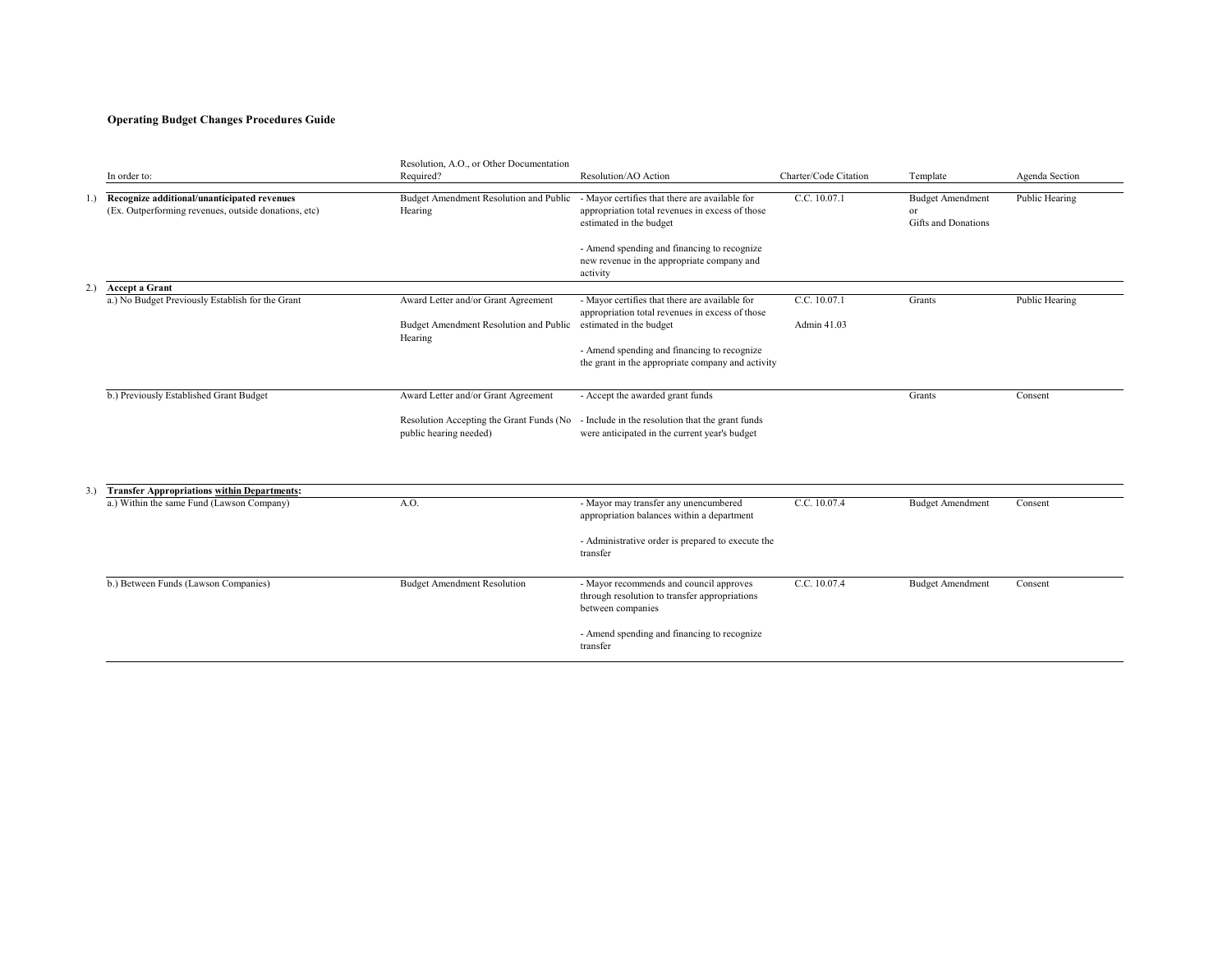# **Operating Budget Changes Procedures Guide**

|     | In order to:                                                                                                                                                         | Resolution, A.O., or Other Documentation<br>Required?                                                                                                                          | Resolution/AO Action                                                                                                       | Charter/Code Citation | Template                | Agenda Section |
|-----|----------------------------------------------------------------------------------------------------------------------------------------------------------------------|--------------------------------------------------------------------------------------------------------------------------------------------------------------------------------|----------------------------------------------------------------------------------------------------------------------------|-----------------------|-------------------------|----------------|
| 4.) | <b>Transfer Appropriations between Departments</b>                                                                                                                   |                                                                                                                                                                                |                                                                                                                            |                       |                         |                |
|     | a.) Within the same Fund (Lawson Company)                                                                                                                            | <b>Budget Amendment Resolution</b>                                                                                                                                             | - Mayor recommends and council approves<br>through resolution to transfer appropriations<br>between departments            | C.C. 10.07.4          | <b>Budget Amendment</b> | Consent        |
|     |                                                                                                                                                                      |                                                                                                                                                                                | - Amend spending and financing to recognize<br>transfer                                                                    |                       |                         |                |
|     | b.) Between Funds (Lawson Companies)                                                                                                                                 | <b>Budget Amendment Resolution</b>                                                                                                                                             | - Mayor recommends and council approves<br>through resolution to transfer appropriations<br>between departments            | C.C. 10.07.4          | <b>Budget Amendment</b> | Consent        |
|     |                                                                                                                                                                      |                                                                                                                                                                                | - Amend spending and financing to recognize<br>transfer                                                                    |                       |                         |                |
| 6.) | Allow appropriations to lapse (non-capital improvement dollars)                                                                                                      | None                                                                                                                                                                           | - No action required.                                                                                                      | C.C. 10.08            | N/A                     | N/A            |
|     | For Lapse of appropriations - Capital improvements see City Charter<br>10.09.                                                                                        |                                                                                                                                                                                | -All non-encumbered appropriations will fall to<br>fund balance at the end of the fiscal year.                             |                       |                         |                |
|     | For guidance on budget change procedures for accomplished or<br>abandoned projects, see the CIB Project and Budget Changes<br>Procedures Guide, numbers 1, 2, and 6. |                                                                                                                                                                                | - All encumbered appropriations will be re-<br>appropriated in the following fiscal year's budget<br>for the same purposes |                       |                         |                |
| 7.  | <b>Enact Emergency Appropriation</b>                                                                                                                                 | Emergency is defined as "a sudden or                                                                                                                                           | - Resolution to appropriate emergency funds is                                                                             | C.C. 10.07.2          | <b>Budget Amendment</b> | Consent        |
|     |                                                                                                                                                                      | unforeseen situation affecting life, health,<br>property, or the public peace or welfare that council<br>requires immediate council action", C.C.<br>6.06 Emergency Ordinances | adopted by unanimous affirmative vote by the                                                                               | C.C. 6.06             |                         |                |
|     |                                                                                                                                                                      | <b>Budget Amendment Resolution</b>                                                                                                                                             |                                                                                                                            |                       |                         |                |
|     | 8.) Reduction of Appropriations                                                                                                                                      | Report by the mayor of the estimated<br>amount of the deficit                                                                                                                  | - Resolution or other actions deemed necessary<br>by council to prevent or minimize any deficit                            | C.C. 10.07.3          | <b>Budget Amendment</b> | Consent        |
|     |                                                                                                                                                                      | Recommendation by the mayor to the city<br>council of steps to be taken                                                                                                        |                                                                                                                            |                       |                         |                |

|                      | Charter/Code Citation | Template                | Agenda Section |  |
|----------------------|-----------------------|-------------------------|----------------|--|
|                      |                       |                         |                |  |
| oves<br>ations       | C.C. 10.07.4          | <b>Budget Amendment</b> | Consent        |  |
| cognize              |                       |                         |                |  |
| oves<br>ations       | C.C. 10.07.4          | <b>Budget Amendment</b> | Consent        |  |
| cognize              |                       |                         |                |  |
|                      | C.C. 10.08            | $\rm N/A$               | $\rm N/A$      |  |
| ill fall to<br>ar.   |                       |                         |                |  |
| e re-<br>ar's budget |                       |                         |                |  |
| funds is             | C.C. 10.07.2          | <b>Budget Amendment</b> | Consent        |  |
| e by the             | C.C. 6.06             |                         |                |  |
|                      |                       |                         |                |  |
| ecessary<br>deficit  | C.C. 10.07.3          | <b>Budget Amendment</b> | Consent        |  |
|                      |                       |                         |                |  |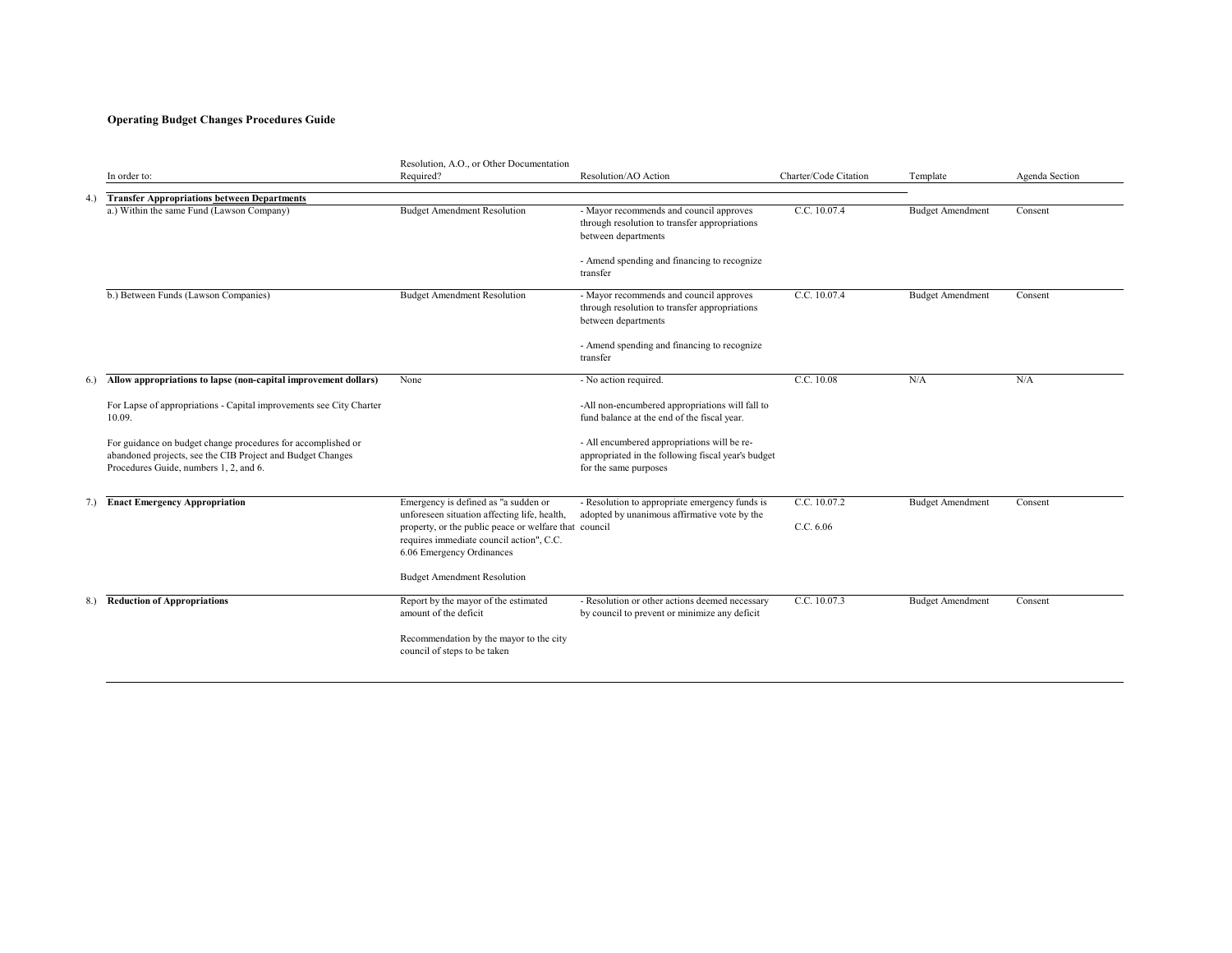|     | In order to:                                                                            | Resolution and/or AO Required? CIB Approval?                                                                                                                                                                                                                                                                                                                                                | Resolution/AO Action                                                                                                                                                   | Charter/Code Citation                                                       | Template                                                                           | <b>Agenda Section</b> |
|-----|-----------------------------------------------------------------------------------------|---------------------------------------------------------------------------------------------------------------------------------------------------------------------------------------------------------------------------------------------------------------------------------------------------------------------------------------------------------------------------------------------|------------------------------------------------------------------------------------------------------------------------------------------------------------------------|-----------------------------------------------------------------------------|------------------------------------------------------------------------------------|-----------------------|
| 1)  | Close a completed project with excess<br>balances                                       | Administrative Order (Completed by OFS)<br>Periodic Review by CIB Committee                                                                                                                                                                                                                                                                                                                 | Amend project financing and spending<br>- Transfer excess appropriation to contingency                                                                                 | Administrative Code 57.09 (2)<br>City Charter 10.09 - Accomplished projects | <b>Budget Amendment</b>                                                            | Consent               |
| 2)  | Close a completed project with no excess<br>balances (but excess spending authority)    | Administrative Order (Completed by OFS)<br>Periodic Review by CIB Committee                                                                                                                                                                                                                                                                                                                 | - Amend project financing and spending                                                                                                                                 | City Charter 10.09 - Accomplished projects                                  | <b>Budget Amendment</b>                                                            | Consent               |
| 3)  | Close a completed project with no excess<br>balances and no excess spending authority   | None                                                                                                                                                                                                                                                                                                                                                                                        | Contact OFS with project budget codes to have the<br>project inactivated in the finance system                                                                         |                                                                             | N/A                                                                                | N/A                   |
| 4)  | Adding new spending to an existing project (without changing the scope of the project): |                                                                                                                                                                                                                                                                                                                                                                                             |                                                                                                                                                                        |                                                                             |                                                                                    |                       |
| 4a) | Financing source is new money                                                           | <b>CIB Committee Review and Recommendation</b><br>Mayor recommends via resolution<br>Compliance with the City Comprehensive Plan<br>Public Hearing                                                                                                                                                                                                                                          | - Amend spending and financing to recognize new<br>revenue                                                                                                             | Administrative Code 57.09 (1)<br>City Charter 10.07.1                       | <b>Budget Amendment</b><br>or<br>Grants<br><b>or</b><br><b>Gifts and Donations</b> | Public Hearing        |
| 4b) | Financing source is contingency (less that<br>\$25,000                                  | All proposed uses of contingency must first be<br>reviewed by OFS<br>Transfers within a department require an<br>Administrative Order (Completed by departments.<br>Verified and approved by OFS)<br>A.O.s require Periodic Review by CIB Committee use of contingency<br>Transfers between departments require a<br>Resolution (Completed by departments. Verified<br>and approved by OFS) | Reduce amount in appropriate contingency fund<br>- Amend project spending and financing to recognize                                                                   | Administrative Code 57.09 (3) a<br>City Charter 10.07.4                     | <b>Budget Amendment</b>                                                            | Consent               |
| 4c) | Financing source is contingency (more that<br>\$25,000)                                 | All proposed uses of contingency must first be<br>reviewed by OFS<br>CIB Committee Review and recommendation<br>Mayor recommends via resolution<br>Public Hearing                                                                                                                                                                                                                           | Reduce amount in contingency fund ("unallocated<br>reserve account")<br>- Amend project spending and financing to recognize City Charter 10.07.4<br>use of contingency | Administrative Code 57.09 (3) b                                             | <b>Budget Amendment</b>                                                            | Public Hearing        |

# **CIB Project and Budget Changes Procedures Guide**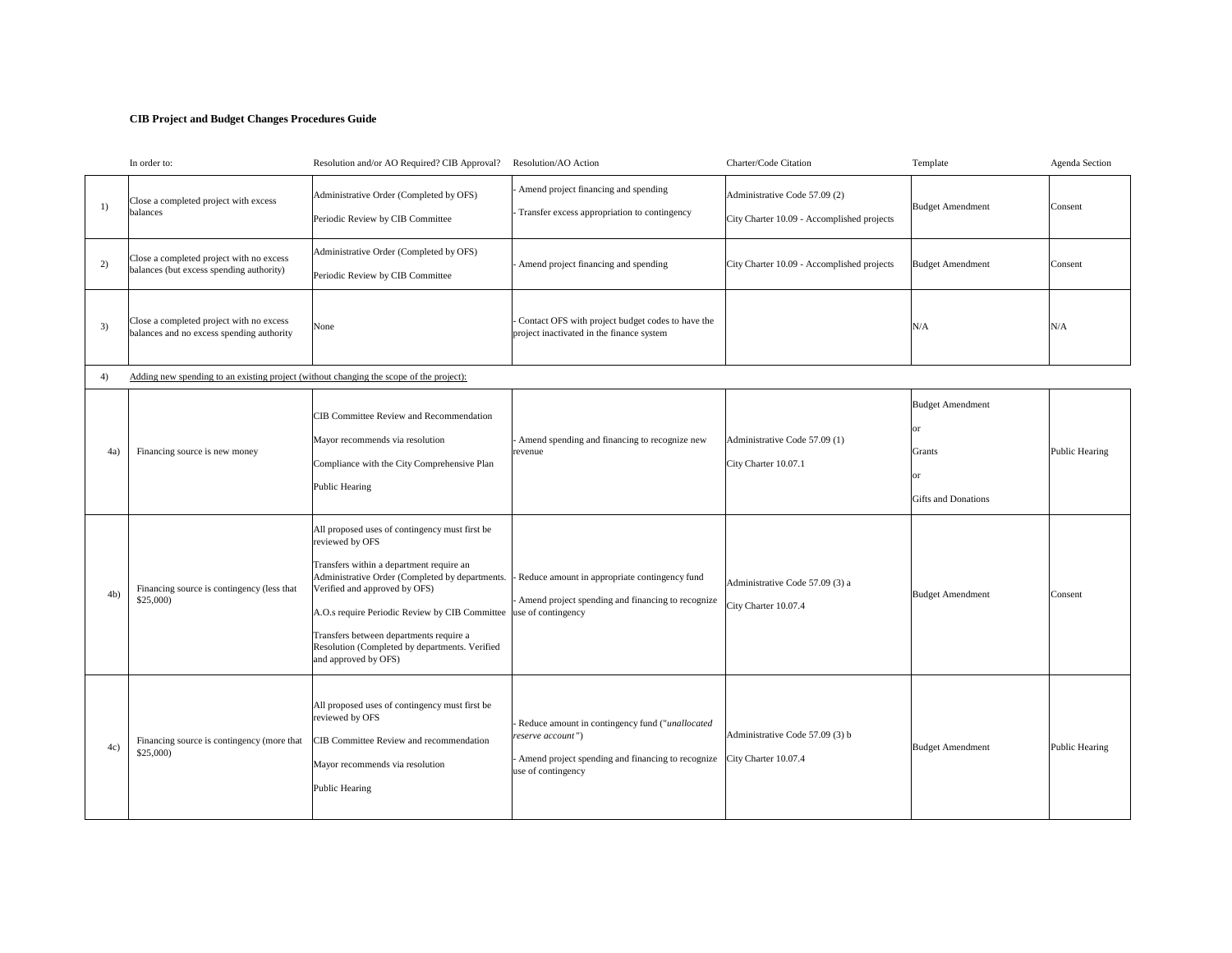|     | Add a new project                                 |                                                                                                                                                                                               |                                                                                                                                                                                                                                                                                                                                  |                                                       |                                                                               |                                   |
|-----|---------------------------------------------------|-----------------------------------------------------------------------------------------------------------------------------------------------------------------------------------------------|----------------------------------------------------------------------------------------------------------------------------------------------------------------------------------------------------------------------------------------------------------------------------------------------------------------------------------|-------------------------------------------------------|-------------------------------------------------------------------------------|-----------------------------------|
| 5)  | <b>OR</b>                                         |                                                                                                                                                                                               |                                                                                                                                                                                                                                                                                                                                  |                                                       |                                                                               |                                   |
|     | Expand the scope of an existing project:          |                                                                                                                                                                                               |                                                                                                                                                                                                                                                                                                                                  |                                                       |                                                                               |                                   |
| 5a) | Financing source is new money                     | <b>CIB Committee Review and Recommendation</b><br>Mayor recommends via resolution<br>Compliance with the City Comprehensive Plan<br>Public Hearing                                            | Amend spending and financing to recognize new<br>revenue                                                                                                                                                                                                                                                                         | Administrative Code 57.09 (1)<br>City Charter 10.07.1 | <b>Budget Amendment</b><br> or<br>Grants<br> or<br><b>Gifts</b> and Donations | Public Hearing                    |
| 5b) | Financing source is contingency                   | All proposed uses of contingency must first be<br>reviewed by OFS<br>CIB Committee Review and recommendation<br>Mayor recommends via resolution<br>Public Hearing                             | - Transfer dollars from contingency to new project<br>Amend spending and financing to recognize new<br>revenue                                                                                                                                                                                                                   | City Charter 10.07.4<br>Administrative Code 57.09 (1) | <b>Budget Amendment</b>                                                       | Public Hearing                    |
| 6)  | Declare a project abandoned                       | Council Resolution                                                                                                                                                                            | Identify project as abandoned<br>Transfer appropriation for the abandoned project to a<br>separate contingency fund ("unallocated reserve<br>$ account"$ )<br>Re-appropriation of the funds needs CIB review,<br>mayor recommendation, and council approval (see<br>either of the "Add dollars to a project" scenarios<br>above) | City Charter 10.09<br>Administrative Code 57.09 (4)   | <b>Budget Amendment</b>                                                       | Consent                           |
| 7)  | Replace an approved project with a new<br>project | 1) Declare an approved project abandoned or<br>completed with excess balances (see process<br>above)<br>2) Add new project after capital improvement<br>budget is adopted (see process above) | Can accomplish both steps in one resolution                                                                                                                                                                                                                                                                                      |                                                       | <b>Budget Amendment</b>                                                       | Consent<br> or <br>Public Hearing |